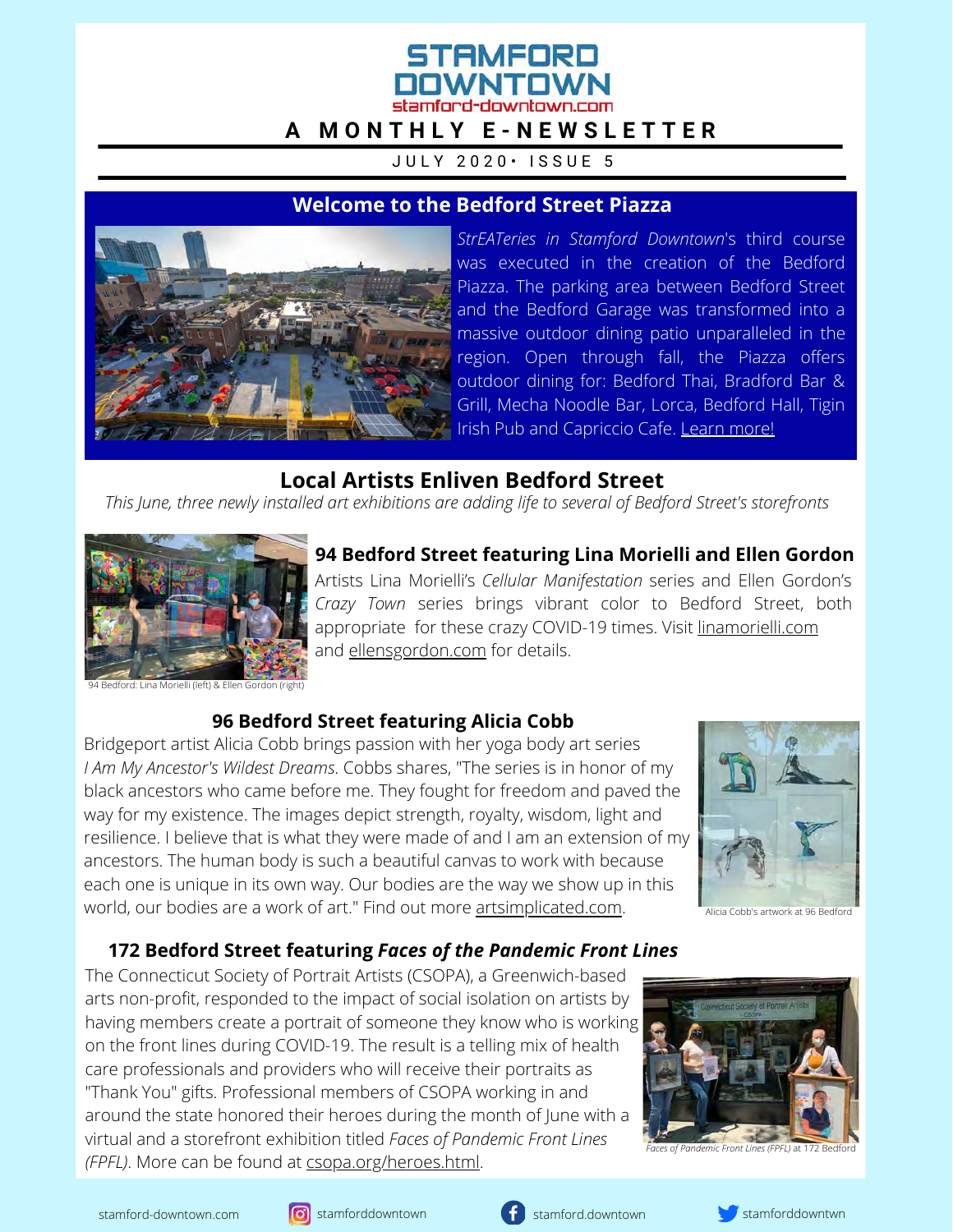

### **The CBD Curators: Hold the Keys to Your Wellness**



In early March, The CBD Curators opened their doors at 180 Bedford Street, after a year of product research and vetting, to bring the best of the best CBD-based products to Stamford. Realizing the need for such a store after witnessing the lifechanging benefits of CBD, co-founders Rob MacArthur and Eric Meyer are now crafting solutions best suited for clients' individual needs. Cannabidiol (CBD) is a non-psychoactive chemical compound derived from the hemp plant.

Unlike marijuana, which has approximately 20% THC, hemp only has .3% THC or less. The store has a wide selection of safe and effective merchandise such as teas, beauty, and pet products as well as edibles, tinctures, and salves.

According to a recent Gallup poll, almost 1 in 5 Americans over 50 now uses some kind of CBD product with 62% of CBD users reportedly using it to treat a medical condition. The top three medical conditions were pain, anxiety and depression. Forbes' research has seniors experiencing pain to represent a fast-growing demographic of CBD users as they can truly benefit from the chemical compound. Seniors are not the only ones who could be comforted by CBD, as millennials are stopping in The CBD Curators for products to help sleep and ease anxiety.

To experience their alternative medical solutions, call (475) 619-9474 or visit the store on Tuesday-Thursday and Sunday from noon-7pm, and Friday and Saturday, they are open until 10pm. Walk-ins or appointments are welcome. Their products can also be found at [thecbdcurators.com](https://thecbdcurators.com/) and on [Instagram.](https://www.instagram.com/thecbdcurators/)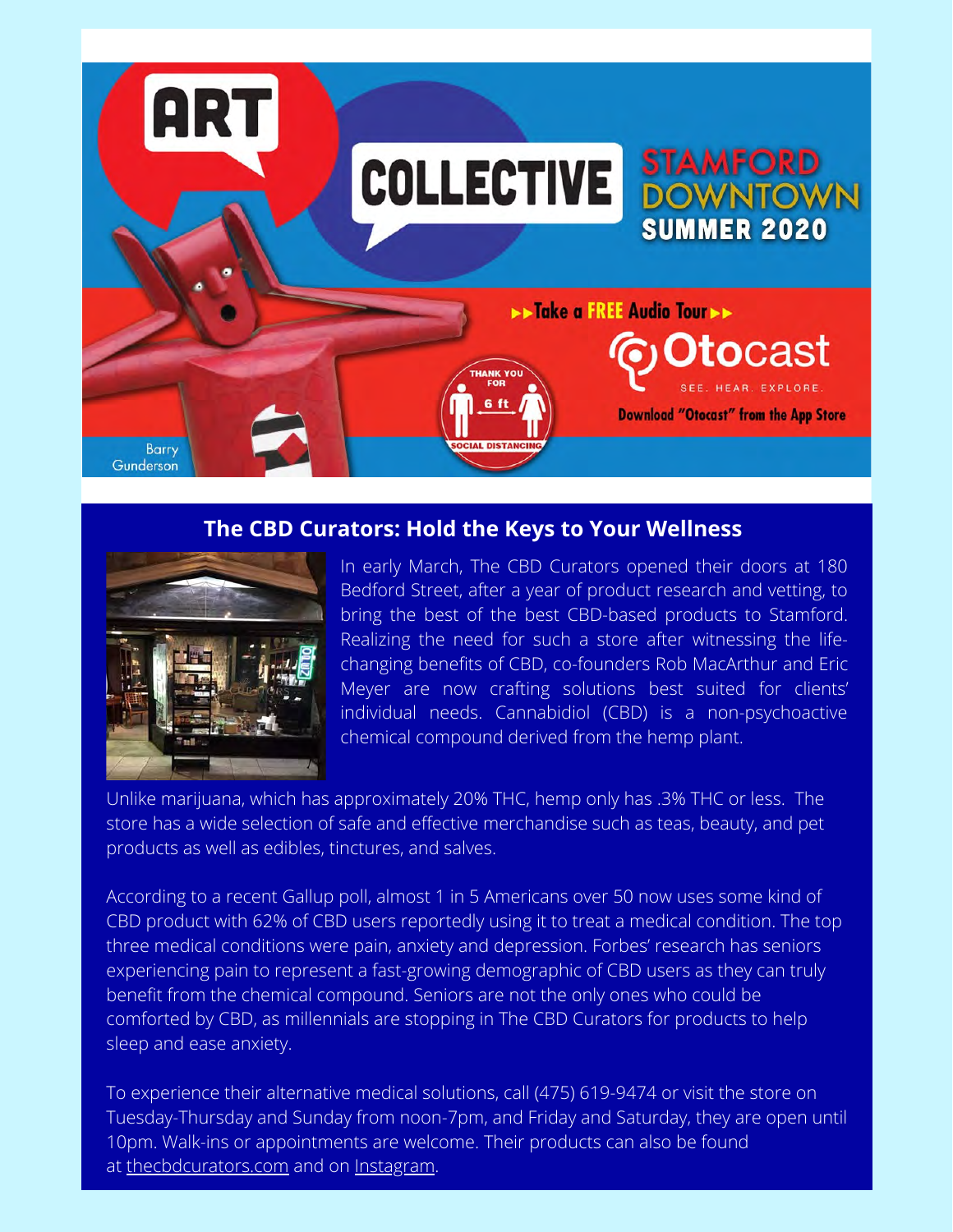

## **Row House is Back in Swing!**

Row House Stamford has re-opened in Stamford Downtown! They are operating with reduced class sizes and are implementing various safety precautions to maintain a healthy workout environment. Join them for a 45 minute full-body indoor rowing workout. Build aerobic endurance and muscular strength all in one workout.

With a challenging combination of classes that incorporate resistance training, rowing and stretching, you will get the most out of a Row House workout. Everyone can be, and is part of, the Row House experience. Your first class is free! Call today at (203) 969-5000 or email [stamford@therowhouse.com](http://therowhouse.com/) to book your first class!

## **Honey Joe's Family Coffeehouse Opens**



Honey Joe's Family Coffeehouse opened in early July at 5 Broad Street in Stamford Downtown. It is created by a husband-wife team who have lived in Stamford for 7 years and have found it a wonderful town to raise their family! Susan Krissel and Steven Jones decided to create a place that the entire community could enjoy.

To achieve this vision, they created a modern airy coffee bar with plenty of space and seating. It is perfect for relaxing, studying, working, or catching up with friends. A large adjacent play area, complete with two custom Cedarworks play structures and reading nooks, invites caregivers with young children while still offering delicious high-quality beverages and a relaxing atmosphere. A private meeting room, The Den @ Honey Joe's, creates a community event center where classes, workshops, meetings, parties and events can bring people together. Honey Joe's is proud to serve La Colombe coffee complete with their signature Draft Latte on tap, completing the vision for a high-quality coffee shop.

In light of current regulations, The Den @ Honey Joe's can be rented out as your home office away from home, complete with coffee! The play area, while initially intended for drop in play, for the time being will be rented out to one group at a time with disinfecting in between. The coffee seating area will be open according to current guidelines.

Come visit them and enjoy a delicious cup of coffee! For more information, visit [honeyjoescoffee.com](http://www.honeyjoescoffee.com/) or contact them at [info@honeysjoecoffe.com.](http://honeysjoecoffe.com/)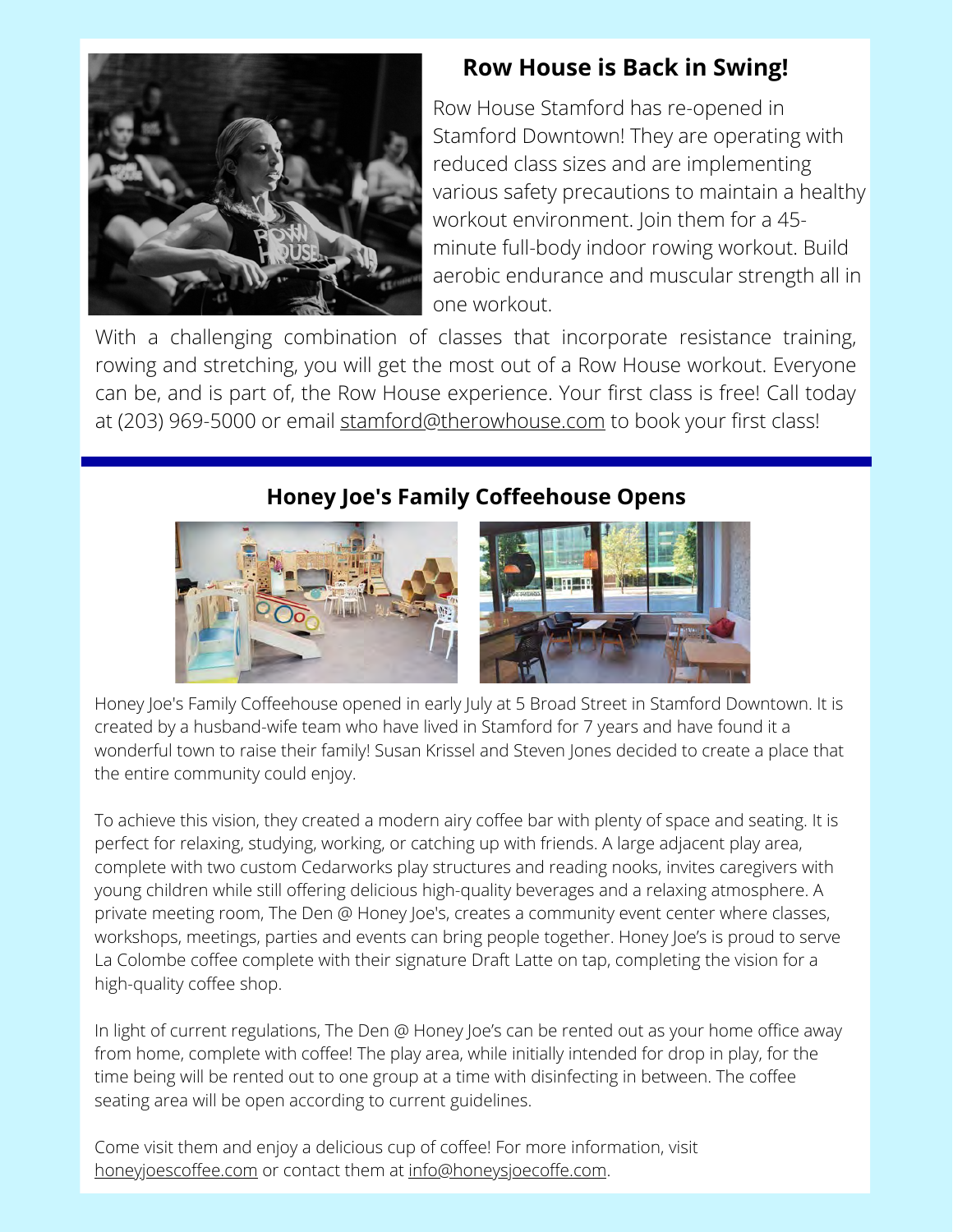

# STAMFORD-DOWNTOWN.COM/EVENTS | WE PROUDLY ACCEPT SNAP + WIC

## **Fitness Classes in Latham Park Returns**

#### **July–August 2020 Latham Park in Stamford Downtown**

Free exercise classes including Yoga, Boot Camp, Zumba, Pure Barre and more in Latham Park this summer! No prior registration is needed. All classes are on a first come, first served basis and subject to weather conditions. social distancing will be observed according to state regulations where needed. Schedule is subject to change.



Visit [stamford-downtown.com](http://stamford-downtown.com/events/fitness-classes-in-latham-park) for partner information and detailed schedule.